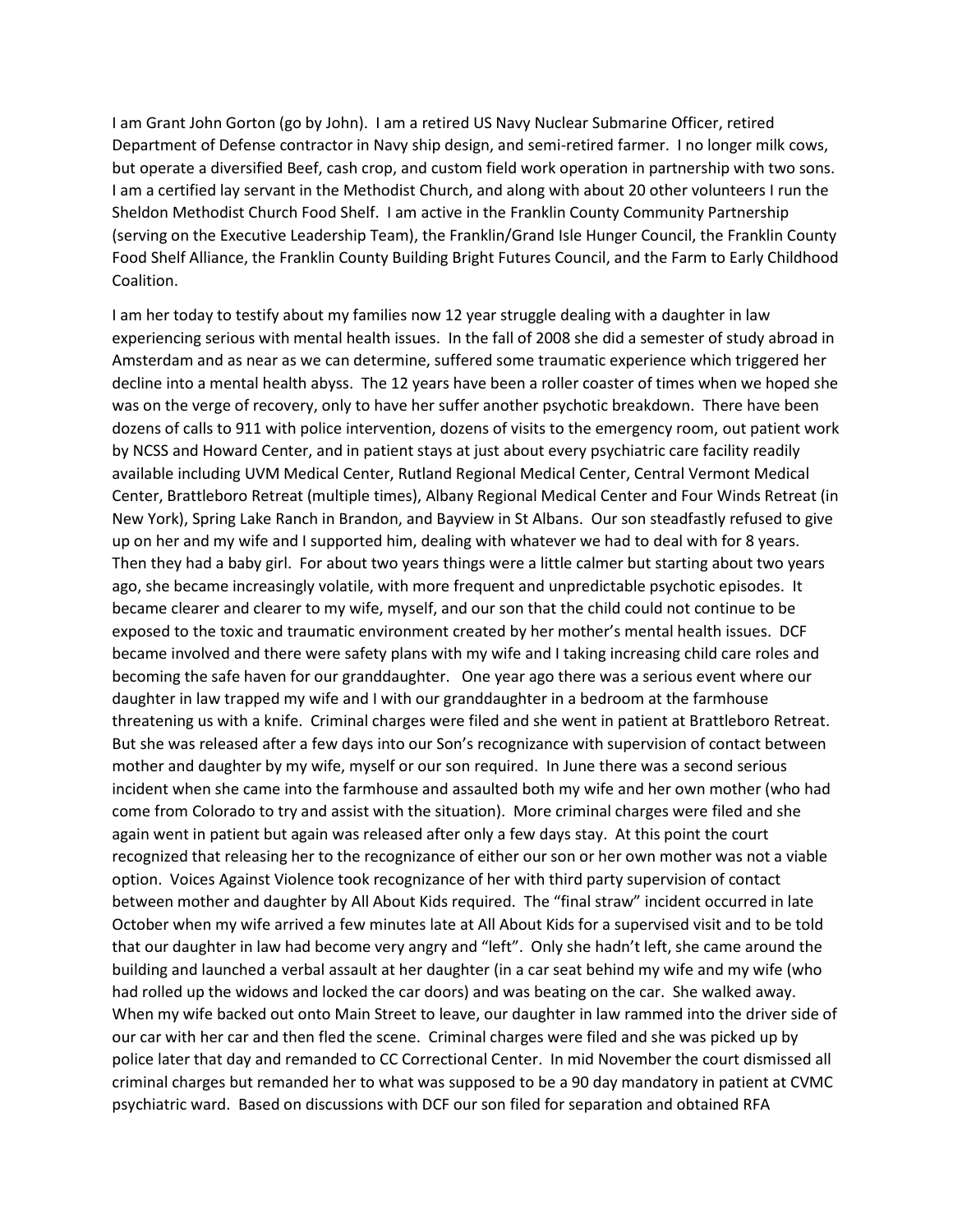protection for his daughter with DCF in control of any contact between mother and daughter. Our daughter in law was released from CVMC just after New Years. We are not sure exactly who is responsible for her. She was initially housed in a hotel in St Albans but because of behavior issues she has gone to Colchester and no Burlington. DCF has held out the "carrot" that if she would get herself seriously into recovery mode they would initiate supervised visitation (she has had no contact with her daughter since the incident in October). She participated in the intervention team meeting last week and a supervised zoom video visitation is scheduled for tomorrow. While we would like to be optimistic, we are skeptical that the zoom will not actually occur. We are concerned that she is being exploited to support her drug habit and will wind up either across the law and in jail, back in the ER, or even worse in the morgue. There is nothing my son and our family has been able in the past or can in the future do about it. It was a very disheartening experience that we did not want to make to basically "abandon" her. We avoided the decision as long as we could, but eventually my son and us had to choose between supporting his wife or caring for his daughter to prevent her from having to be taken into DCF custody and placed in foster care.

What are the take-aways from my family's experience:

Professional mental health care has been challenging. No one has ever been able to "peal the onion" back far enough to determine the details of her traumatic experience. She has been a very "difficult" patient – often stopping or refusing to take medication, participate in any therapy, participate in peer support, or do the things that successful recovered people have done. She typically becomes very angry whenever required to do something she doesn't want to do or prevented from doing something she wants to do. These behaviors make her very difficult to deal with. She frequently resorts to substance abuse (at one point DCF reported to us that they had never seen a UA with so many illegal substances present).

As a result of the above, community mental health services are really unequipped to care for her.

The resources (beds, money and personnel) to care for her in patient are insufficient.

Having her "dumped back in our family's lap" for years has taken an enormous financial, mental, emotional, and physical toll on my family. Particularly, since she has typically been released from in patient with no clear understanding of what was done in patient or what the plan of follow up treatment we were supposed to facilitate was.

Having mental health crisis workers embed or available for police response is priceless. On numerous occasions, NCSS crisis workers assigned to the St Albans barracks and responding with VSP were instrumental in keeping police officers safe while de-escalating the situation and enabling them to keep my family safe also. My family will be forever grateful for the professionalism, compassion, and effectiveness with which St Albans barracks VSP have responded so many times over this period. Every police barracks in Vermont needs to have MH crisis support either embedded or on call to respond to mental health crisis related calls.

More work needs to be done on diagnosing and then creating treatment for "dual diagnosis" patients. We were frequently told our daughter in law "needed to go into substance rehab" but her mental health related behaviors made that impossible.